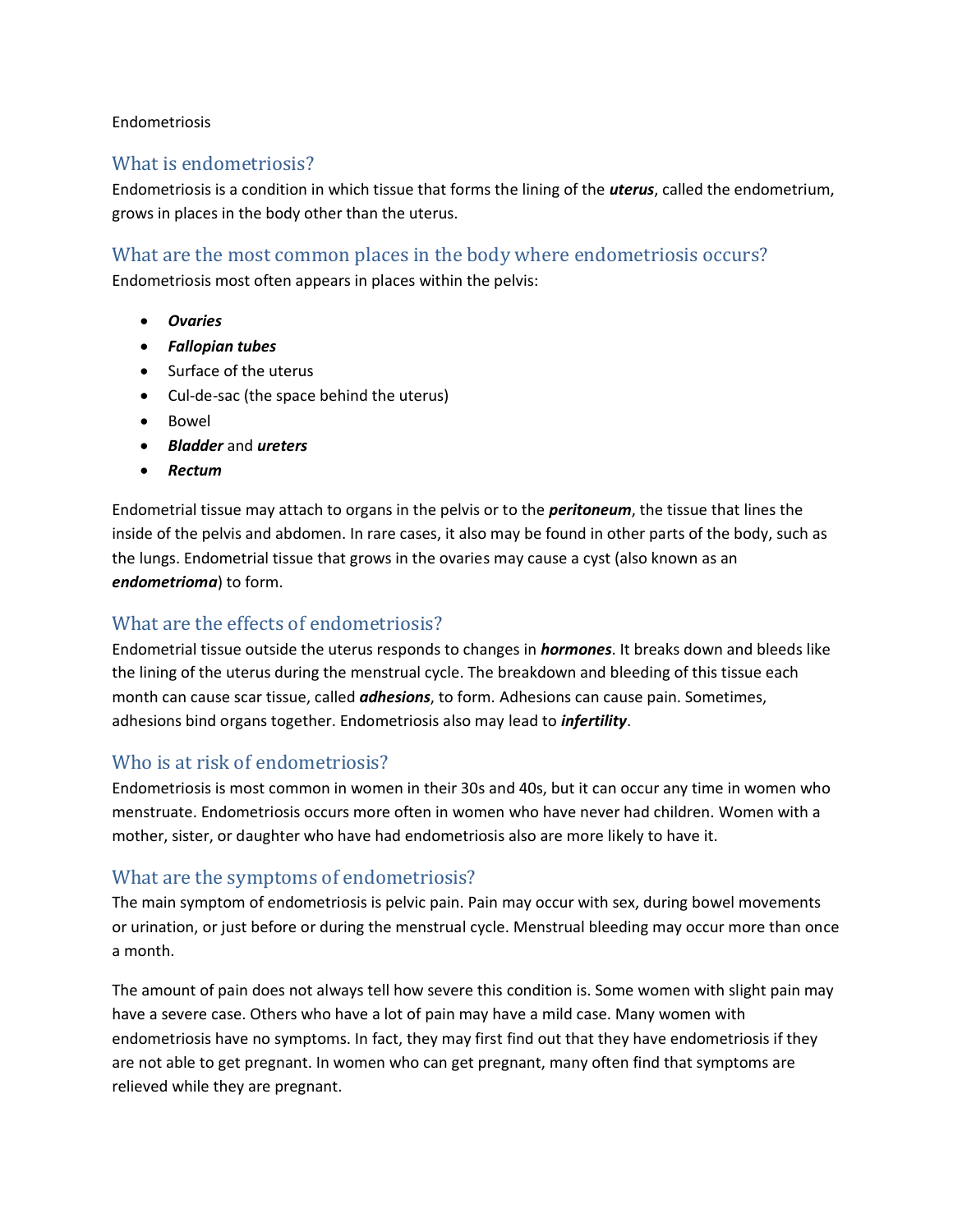# How is endometriosis diagnosed?

If you have symptoms of endometriosis, your health care provider may do a physical exam, including a *pelvic exam*. The only sure way to tell if endometriosis is present is by looking directly inside the body. This can be done by *laparoscopy*. Sometimes a small amount of tissue is removed during the procedure and studied in a lab. This is called a biopsy.

If you have symptoms of endometriosis, and other causes of pelvic pain can be ruled out, you may receive treatment for endometriosis without having surgery.

# How is endometriosis treated?

Treatment for endometriosis depends on the extent of the disease, your symptoms, and whether you want to have children. It may be treated with medication, surgery, or both. Although treatments may relieve pain and infertility for a time, symptoms may come back after treatment.

# What medications are used to treat endometriosis?

In some cases of endometriosis, medications or nonsteroidal anti-inflammatory drugs (NSAIDs) may be used to relieve pain. These drugs will not treat any other symptoms of endometriosis.

Hormones also may be used to relieve pain. The hormones also may help slow the growth of the endometrial tissue and prevent the growth of new adhesions, but will not make them go away.

# What hormones are used most often for treatment?

The following medications are some of the hormones most often prescribed to treat endometriosis:

- Oral contraceptives—The hormones in birth control pills help keep the menstrual period regular, lighter, and shorter and can relieve pain.
- Gonadotropin-releasing hormone (GnRH) drugs—These drugs decrease estrogen levels by stopping its production by the ovaries. This causes a short-term condition that is much like *menopause*. These drugs can be given as a shot, an implant, or nasal spray. In most cases, endometriosis shrinks and pain is relieved with GnRH use. Side effects in women taking this medication may include
	- o hot flushes
	- o headaches
	- o vaginal dryness
	- o decrease in bone density

Treatment with GnRH most often lasts at least 3 months. To help reduce the amount of bone loss from long-term use, your doctor may prescribe certain hormones or medications to take along with GnRH treatment. In many cases, this therapy also may reduce other side effects. After stopping GnRH treatment, you should have periods again in about 6–10 weeks.

 *Progestin*—Progestin works against the effects of estrogen on the tissue. Although you will no longer have a monthly menstrual period when taking progestin, you may have irregular vaginal bleeding. Progestin is taken as a pill or injection.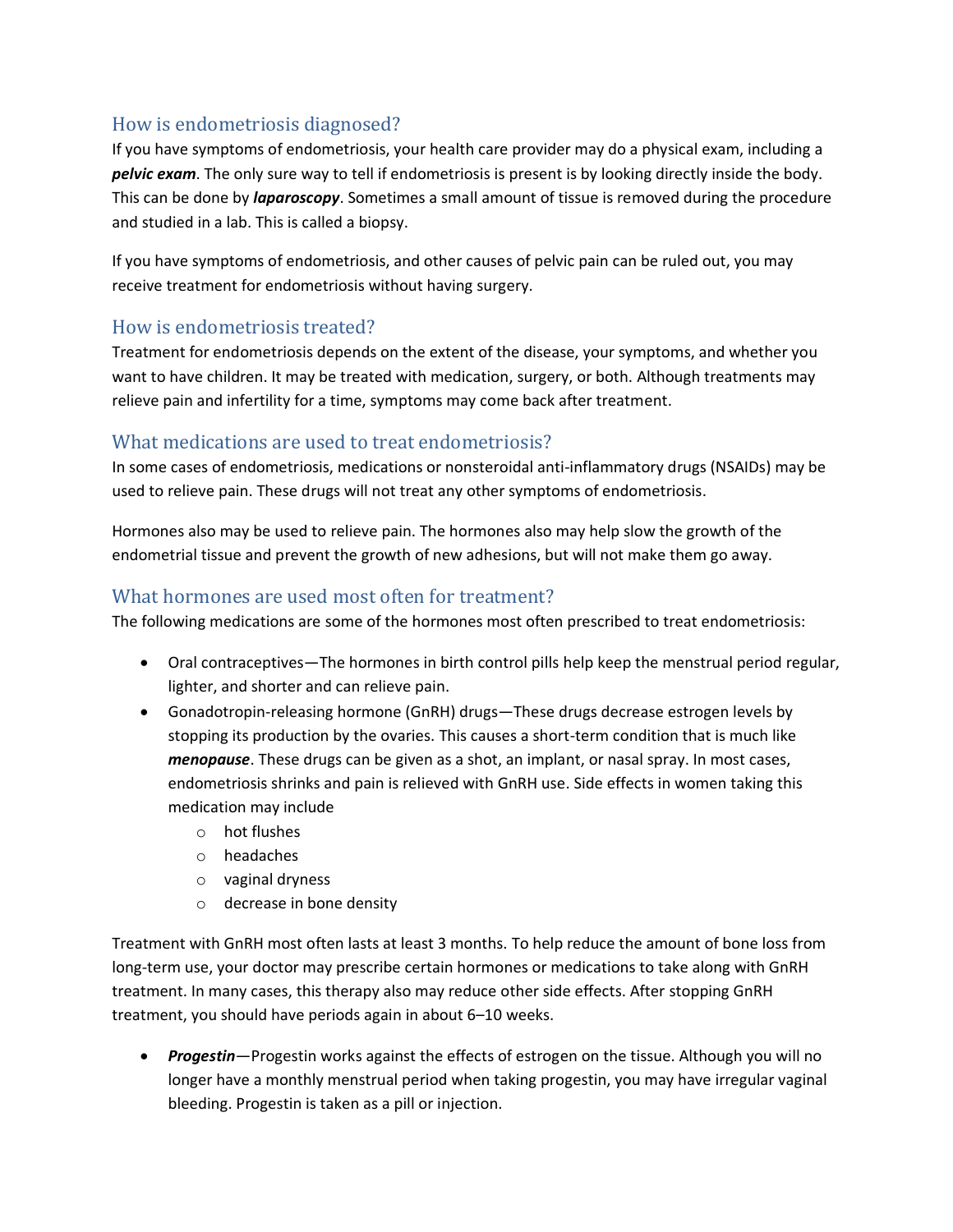### What types of surgery are used to treat endometriosis?

Surgery to treat endometriosis most often is done by laparoscopy. During laparoscopy, endometriosis can be removed or burned away. Not all cases can be handled with laparoscopy. Sometimes a procedure called a *laparotomy* may be needed.

### What can I expect after surgery?

After surgery, you may have relief from pain. However, symptoms return within 1 year in about one half of women who have had surgery. Many patients are treated with both surgery and medications to help extend the symptom-free period.

If pain is severe and does not go away after treatment, a hysterectomy (surgery to remove your uterus) may be an option. Endometriosis is less likely to come back if your ovaries also are removed. After this procedure, a woman will no longer have periods or be able to get pregnant. There is a small chance that your symptoms will come back even if your uterus and ovaries are removed.

#### Glossary

*Adhesion:* Scarring that binds together the surfaces of tissues.

*Bladder:* A muscular organ in which urine is stored.

*Endometrioma:* An ovarian cyst formed from endometrial tissue.

*Fallopian Tubes:* Tubes through which an egg travels from the ovary to the uterus.

*Hormones:* Substances produced by the body to control the functions of various organs.

*Infertility:* A condition in which a couple has been unable to get pregnant after 12 months without the use of any form of birth control.

*Laparoscopy:* A surgical procedure in which a slender, light-transmitting instrument, the laparoscope, is used to view the pelvic organs or perform surgery.

*Laparotomy:* A surgical procedure in which an incision is made in the abdomen.

*Menopause:* The process in a woman's life when ovaries stop functioning and menstruation stops.

*Ovaries:* Two glands, located on either side of the uterus, that contain the eggs released at ovulation and that produce hormones.

*Pelvic exam:* A physical examination of a woman's reproductive organs.

*Peritoneum:* The membrane that lines the abdominal cavity and surrounds the internal organs.

*Progestin:* A synthetic form of progesterone that is similar to the hormone produced naturally by the body.

*Rectum:* The last part of the digestive tract.